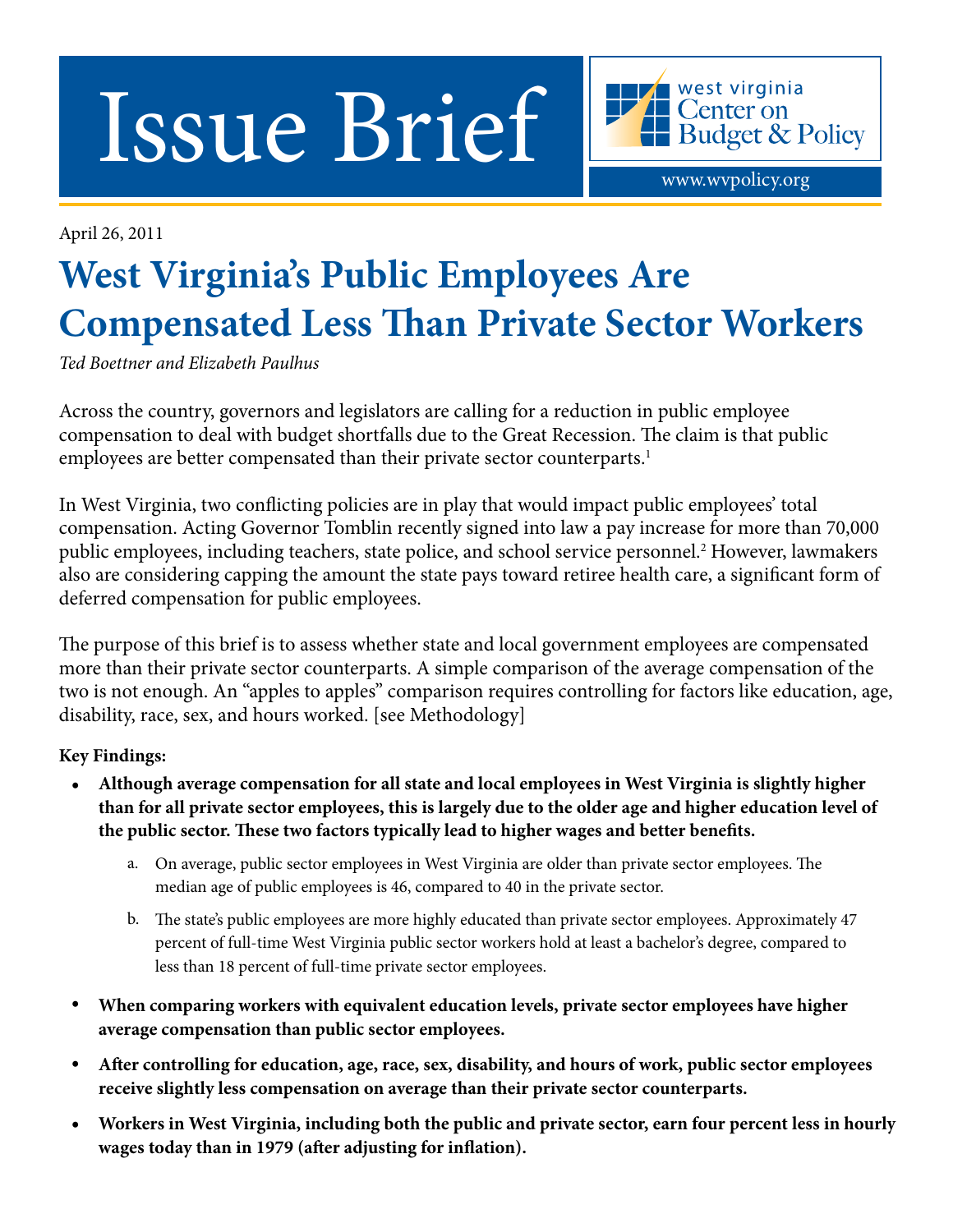# **The Face of West Virginia's Public Workforce**

According to the Census Bureau's 2009 Quarterly Census of Wages and Employment, state and local governments employed approximately 116,000 covered workers in West Virginia compared to nearly 552,000 in the private sector.<sup>a</sup> This includes 76,000 local government employees and 41,000 state government employees. Collectively, state and local government employees hold 16.8 percent of jobs in West Virginia.

If one only compares the average wage and compensation for public and private sector employees as two large groups, then it appears that public sector employees have slightly lower wages but make up for this difference with better compensation (**Table 1**).

However, this basic comparison fails to account for the substantial differences in characteristics between public and private sector employees. State and local government

employees are older and have more education than private sector employees, two factors that typically lead to higher wages (**Table 2**).3

#### Table 1

## **Comparing Average Wages and Compensation**

|                            | Public<br><b>Employees</b> | Private<br><b>Employees</b> |
|----------------------------|----------------------------|-----------------------------|
| Average Wages/<br>Salaries | \$40,605                   | \$41,073                    |
| Average<br>Compensation    | \$62,189                   | \$59,239                    |

*Source*: WVCBP analysis of data from Integrated Public Use Microdata Series-Current Population Survey, 2001-2010, and from Bureau of Labor Statistics, Employer Costs for Employee Compensation, unpublished September 2010 detailed compensation data for the South Atlantic Census Division.

a The Quarterly Census of Employment and Wages defines a "covered worker" as someone covered by unemployment insurance. This excludes, for instance, selfemployed workers.

#### Table 2

## **Characteristics of Public Sector Different than Private Sector**

|                                              | <b>All Private</b> | <b>All Public</b> | <b>State Only</b> | <b>Local Only</b> |  |  |
|----------------------------------------------|--------------------|-------------------|-------------------|-------------------|--|--|
| Percent of total workers<br>in West Virginia | 81.7%              | 18.3%             | 8.4%              | 9.9%              |  |  |
|                                              |                    |                   |                   |                   |  |  |
| Highest level of educational attainment      |                    |                   |                   |                   |  |  |
| Less than high school                        | 8.0%               | 3.8%              | 3.9%              | 3.7%              |  |  |
| High school                                  | 48.1%              | 28.8%             | 27.7%             | 29.7%             |  |  |
| Some college                                 | 26.3%              | 20.5%             | 21.3%             | 19.8%             |  |  |
| Bachelor's degree                            | 12.7%              | 22.1%             | 23.8%             | 20.6%             |  |  |
| Advanced degree                              | 4.9%               | 24.9%             | 23.3%             | 26.2%             |  |  |
|                                              |                    |                   |                   |                   |  |  |
| Age                                          |                    |                   |                   |                   |  |  |
| 18-24                                        | 9.7%               | 3.7%              | 3.3%              | 4.1%              |  |  |
| $25 - 34$                                    | 25.1%              | 17.5%             | 17.3%             | 17.7%             |  |  |
| 35-44                                        | 27.9%              | 24.5%             | 24.1%             | 24.8%             |  |  |
| $45 - 54$                                    | 25.2%              | 29.7%             | 29.0%             | 30.3%             |  |  |
| 55-64                                        | 12.2%              | 24.6%             | 26.3%             | 23.1%             |  |  |
| Median age                                   | 40                 | 46                | 46                | 46                |  |  |
|                                              |                    |                   |                   |                   |  |  |
| Mean hours worked<br>annually                | 2,131              | 2,115             | 2,103             | 2,126             |  |  |

*Source*: WVCBP analysis of data from IPUMS-CPS, 2001-2010.

*Note*: Only full-time employees ages 18 to 64, 2001-2010. Totals may not sum to 100 due to rounding.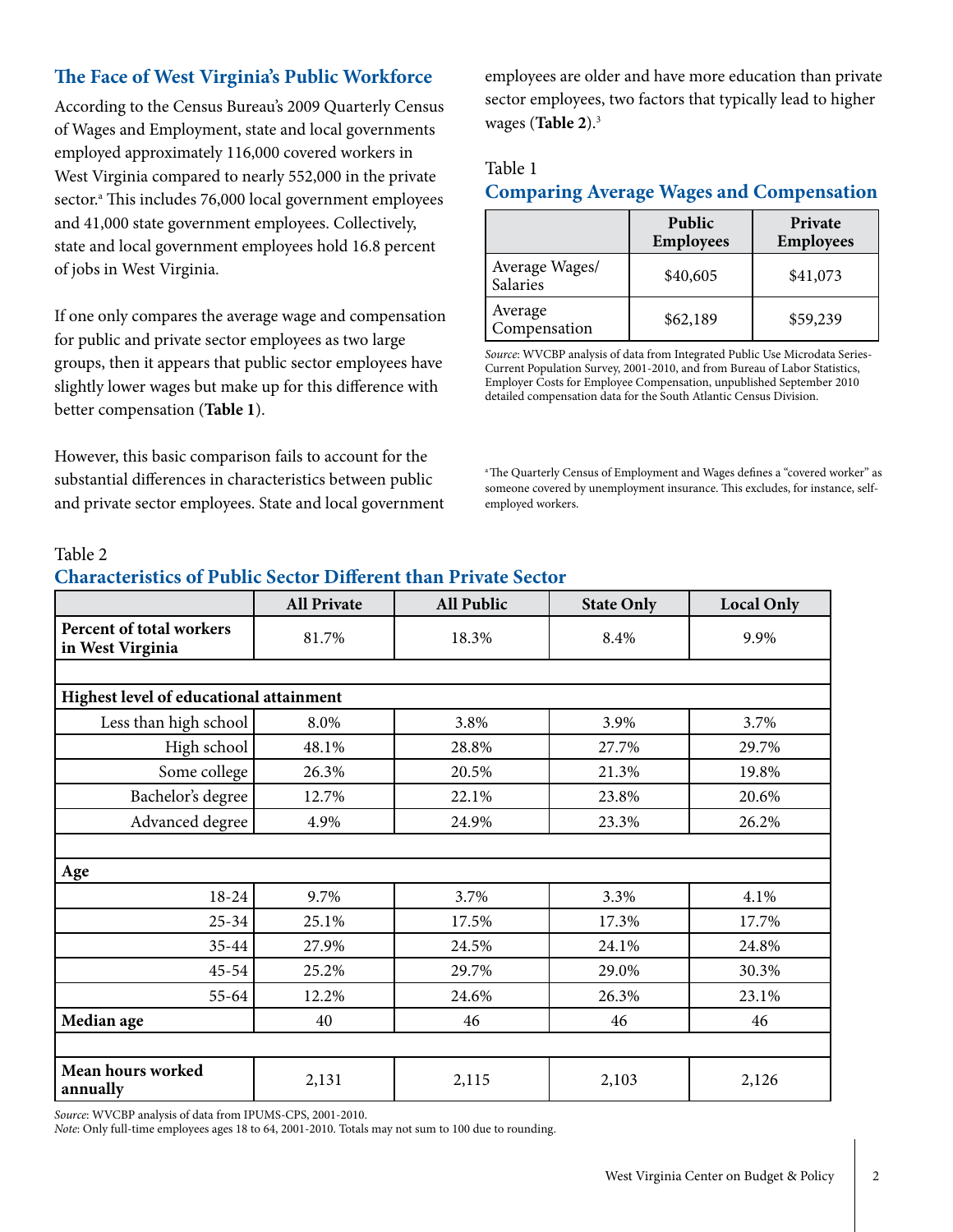The most important difference between the two groups is level of education. State and local government employees in West Virginia have a higher degree of educational attainment than private sector workers (**Figure 1**). For example, approximately 47 percent of public employees in West Virginia have a bachelor's degree or higher compared to just 18 percent in the private sector. The contrast is even starker when looking at workers with an advanced degree (e.g. Master's, PhD, MD, JD). Nearly 25 percent of state and local workers have an advanced degree, compared to just five percent of private sector employees.

# Figure 1 **Educational Attainment Higher in Public Sector**



*Source*: WVCBP analysis of data from IPUMS-CPS, 2001-2010.

Figure 2

One reason for the high level of educational attainment in the public sector is the strong concentration of educators at the local level. According to the 2008-2009 No Child Left Behind Report Card, approximately 39 percent of public educators in West Virginia had at least a bachelor's degree, and 61 percent had a master's degree or higher.<sup>4</sup>

## **Public Sector: More Education, Less Compensation**

As one would expect, higher levels of education are strongly linked with higher earnings for West Virginia's workers. Although both public and private sector employees experience higher average wages and salaries as education levels increase, private sector employees in West Virginia earn more than public employees at each level of education.

Since public sector employees typically receive a larger portion of their total compensation in the form of benefits (35 percent versus 29 percent), simply comparing wages and salaries may not reveal the whole picture. When benefits are included in total compensation, public employees with less than a high school degree or some college are slightly better off than their private sector counterparts. However, all other public employees are compensated less than private sector employees with the same degree (**Figure 2**). For example, state and local government employees with a bachelor's degree receive nearly \$20,000 less in compensation, on average, than private sector employees.

#### West Virginia Center on Budget & Policy | 3

#### **Compensation of Public and Private Sector Employees, Controlling for Education**



*Source*: WVCBP analysis of data from IPUMS-CPS, 2001-2010, and from BLS unpublished ECEC data for September 2010. *Note*: Figures adjusted to 2010 dollars.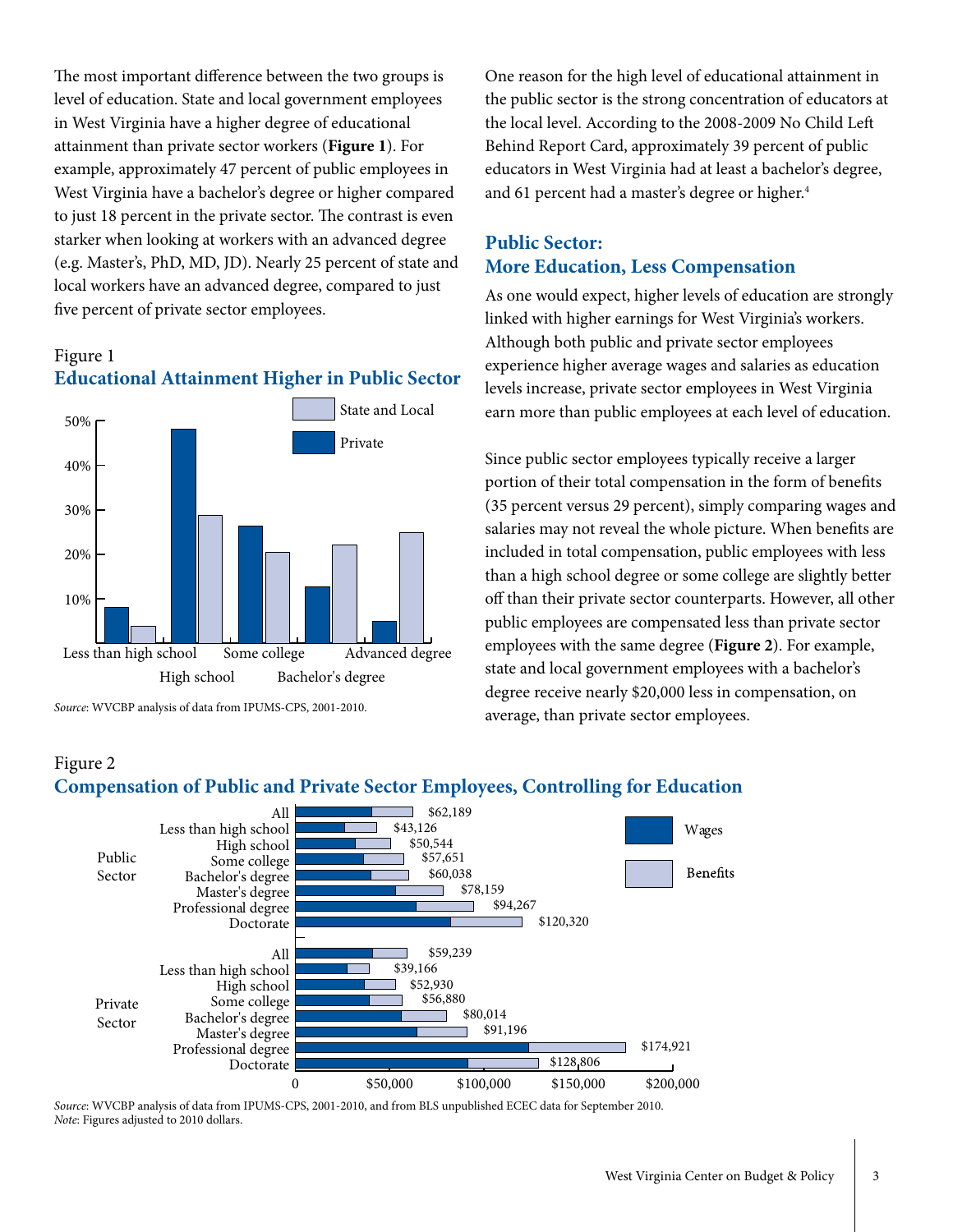## **Comparing Apples to Apples**

A true apples to apples comparison between public and private sector workers cannot simply account for education; it must also control for age, race, sex, hours worked annually, and disability status – factors that influence one's earnings and compensation. **Table 3** shows that West Virginia's public employees are not compensated at a higher level than private sector employees when all of these factors are taken into account.

If a public sector employee worked instead for the private sector, he or she would earn 9.3 percent more on average. Similar to a study of compensation in New Jersey, this analysis shows that, on average, West Virginia's public employees receive roughly the same total compensation as their private sector counterparts.5

# Table 3 **The Pay Penalty for Public Employees**

|                 | <b>Wages/Salary</b> | <b>Total</b><br>Compensation |  |
|-----------------|---------------------|------------------------------|--|
| Public Employee | $-9.3\%***$         | $-0.7\%$ ***                 |  |

The dependent variable for model one (Wages) is the natural log of wages, and the natural log of total compensation for model two (Total Compensation). Control variables: age, race, annual hours of work, education level, sex, and disability. \*\*\*  $p < 0.001$ 

*Source*: WVCBP analysis of data from IPUMS-CPS, 2001-2010, and from BLS unpublished ECEC data for September 2010.

#### **Wages Not Rising with Economic Growth**

While much attention is focused on which sector receives higher pay and benefits, the story that often gets ignored is that the majority of workers in West Virginia - both public and private - have failed to benefit from overall economic growth over the last three decades. Since 2001, average annual pay in West Virginia has increased 8.9 percent for private sector workers and 4.9 percent for public sector employees.<sup>6</sup> However, median wages for all workers in West Virginia remain approximately four percent lower today than they were in 1979 (**Figure 3**). In 2009, the typical West Virginia worker made 7.2 percent less than the national average.

#### Figure 3 **Wages Still Below Historical Levels in WV**



*Source*: EPI analysis of CPS data. *Note*: The universe is all wage earners ages 18-64, employed in the private and public sectors.

The wage disparity runs deep in West Virginia, with all but the top wage earners experiencing a decline in hourly wages since 1979 (**Figure 4**). The lowest wage earners – those in the 10th percentile earning on average just \$7.46 per hour – have seen their wages decline by 8.2 percent, while the top percentile had a wage increase of 10.8 percent. Also of note is the fact that only the 80th and 90th percentiles in West Virginia experienced any wage increases, in contrast with broader growth at the national level.

## Figure 4 **Real Wages Increased Only for Top Earners in WV**



*Source*: EPI analysis of CPS data. *Note*: The universe is all wage earners ages 18-64,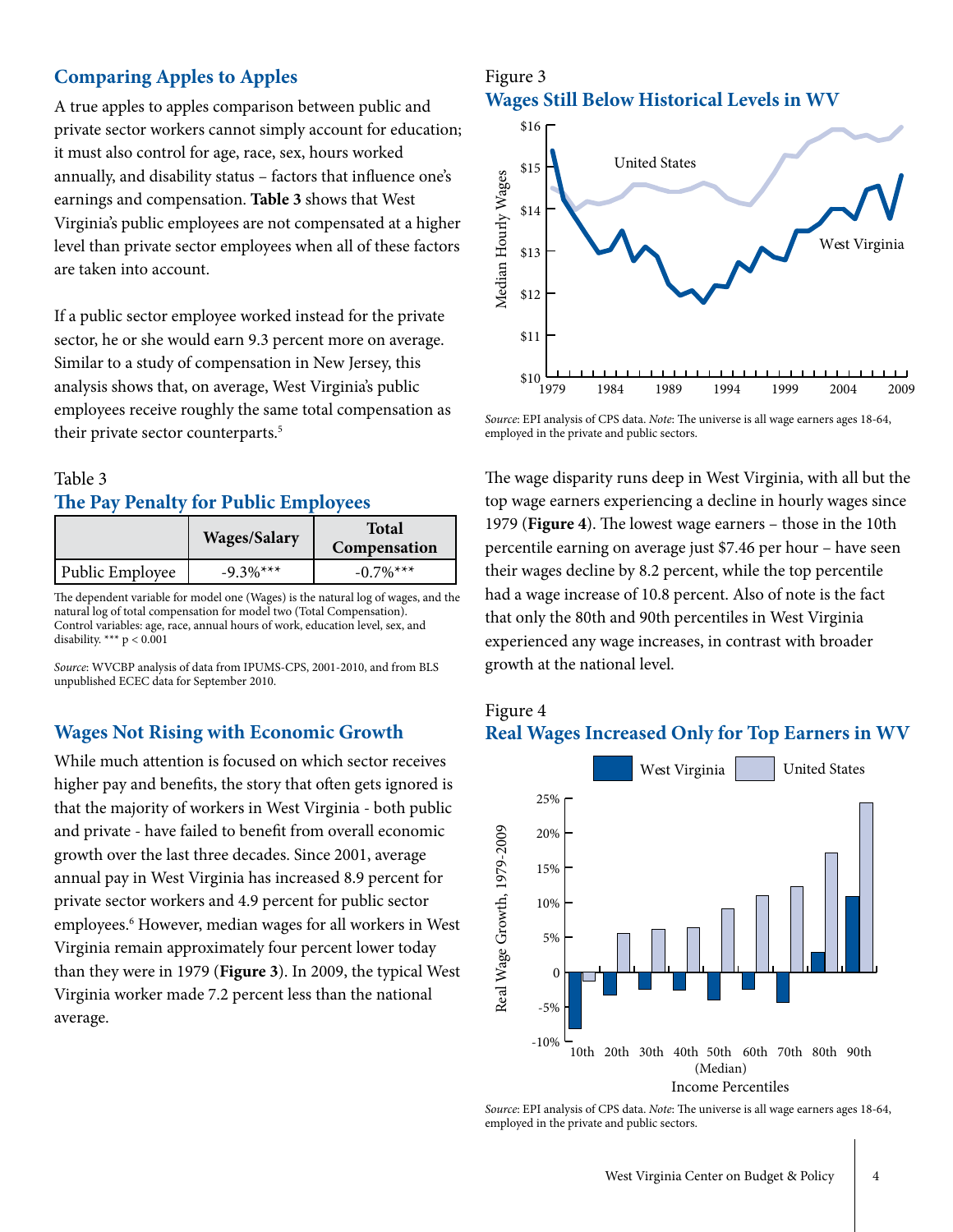## **Conclusion**

West Virginia's public employees are not compensated more than their private sector counterparts. In fact, after controlling for a number of factors - education level, age, race, hours worked annually, sex, and disability status – the data reveal that public employees are actually compensated less.

The bigger issue is that most workers in West Virginia have experienced wage stagnation/decline and lower median wages than the national average over the past three decades, regardless of sector. More attention should be directed toward addressing this problem rather than debating whether to cut public employees' benefits or freeze wages.

# **Endnotes**

- Jeffrey Keefe, "Debunking the Myth of the Overcompensated Public Employee: The Evidence" (Washington, D.C.: Economic Policy Institute, September 2010), downloaded from [http://www.epi.org/publications/entry/debunking\\_the\\_myth\\_of\\_the\\_overcompensated\\_public\\_employee](http://www.epi.org/publications/entry/debunking_the_myth_of_the_overcompensated_public_employee). 1
- Associated Press, "Tomblin signs \$67M public pay raise bill," *The Journal*, March 29, 2011, accessed at [http://www.journal-news.net/page/content.](http://www.journal-news.net/page/content.detail/id/558680/Tomblin-signs--67M-public-pay-raise-bill.html?nav=5006) [detail/id/558680/Tomblin-signs--67M-public-pay-raise-bill.html?nav=5006.](http://www.journal-news.net/page/content.detail/id/558680/Tomblin-signs--67M-public-pay-raise-bill.html?nav=5006)  $\overline{2}$
- Bureau of Labor Statistics, The Editor's Desk, "Earnings by age and sex, third quarter of 2010," accessed at [http://www.bls.gov/opub/ted/2010/](http://www.bls.gov/opub/ted/2010/ted_20101025.htm) [ted\\_20101025.htm.](http://www.bls.gov/opub/ted/2010/ted_20101025.htm) 3
- West Virginia Department of Education, "West Virginia Achieves Report Card" (2009), downloaded from [http://wveis.k12.wv.us/nclb/pub/](http://wveis.k12.wv.us/nclb/pub/rpt0809/cache\pdf999.pdf) [rpt0809/cache\pdf999.pdf](http://wveis.k12.wv.us/nclb/pub/rpt0809/cache\pdf999.pdf). 4
- Jeffrey Keefe, "Are New Jersey Public Employees Overpaid?" (Washington, D.C.: Economic Policy Institute, July 2010), downloaded from [http://](http://www.epi.org/publications/entry/BP270 ) [www.epi.org/publications/entry/BP270.](http://www.epi.org/publications/entry/BP270 ) 5
- West Virginia Center on Budget and Policy analysis of data from the Bureau of Labor Statistics' Quarterly Census of Employment and Wages, accessed at <http://www.bls.gov/cew/>. 6